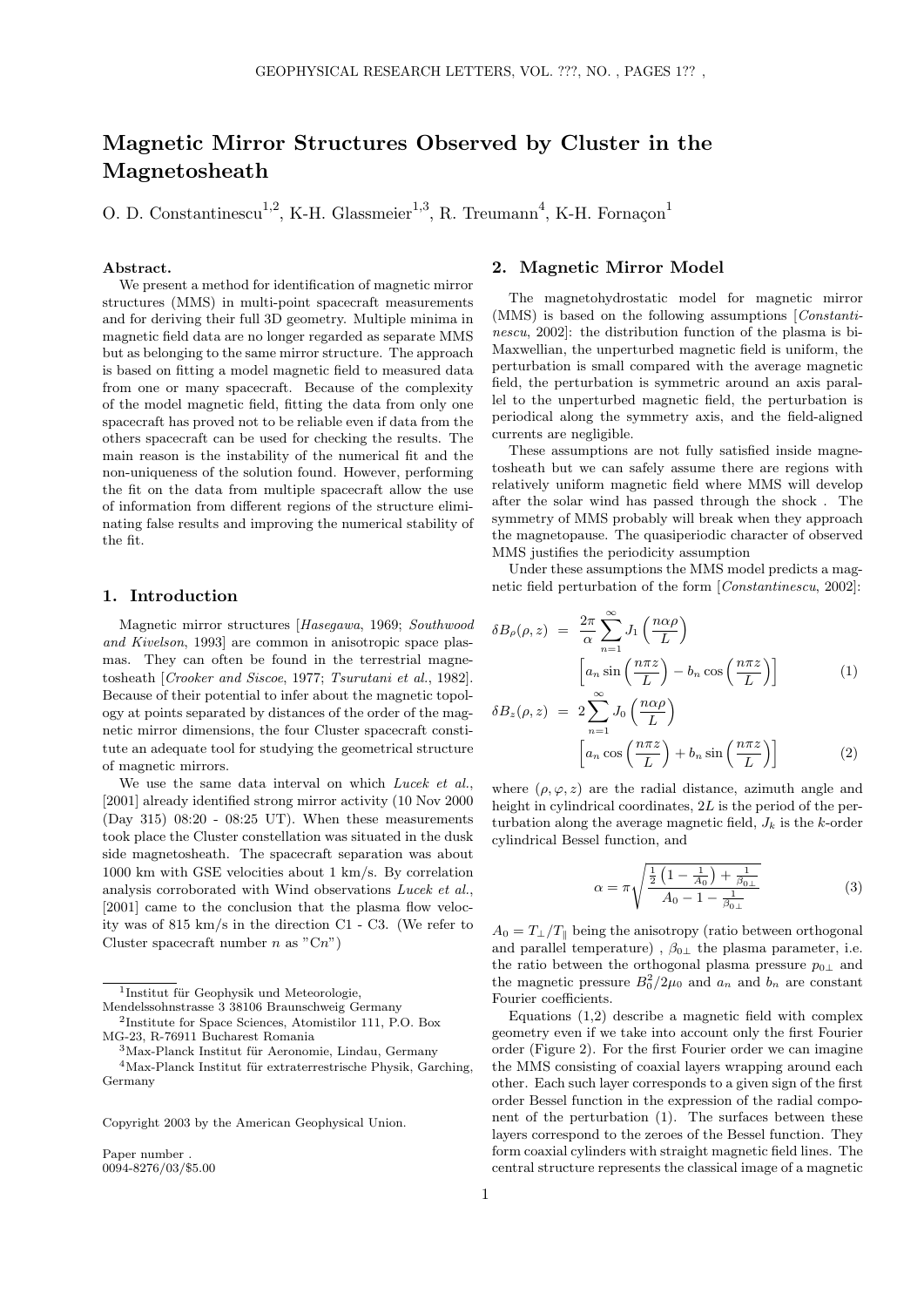

Figure 1. The normal coordinates. The dashed line is the spacecraft path which intersects the  $(x-z)$ -plane of the MMS system in the point  $B(d,0,h)$  and is parallel with the  $(y,z)$ plane. The angle between the trajectory and the z-axis is  $\gamma$ and the distance between the spacecraft and the point B is s.

bottle. The model provides no information about the size of MMS. However, it provides a relation between the radius and the length of the central structure:

$$
\alpha R/L = 3.832\tag{4}
$$

This also expresses approximatively the thickness of the layer. For typical magnetosheath conditions  $L/R$  ratio varies between 1 and 3 (Figure 3)

#### 3. Fitting Procedure

Because of the large number of free parameters in the expressions (1) and (2), the fit is sensitive to the choice of start parameters. Therefore we must determine the level of confidence of the results by analyzing the stability of the fit with respect to changes of the start parameters and variations in the measured data.

Thanks to the symmetry properties of the MMS we can choose a MMS coordinate system which has the  $(y, z)$ -plane



Figure 2. The surfaces defined by the field lines for the first Fourier component of the magnetic field perturbation. [Reprinted from JASTP, Vol 64, D. Constantinescu, Selfconsistent model of mirror structures, 645-649, Copyright (2002), with permission from Elsevier]

parallel to the spacecraft trajectory. The position of the spacecraft trajectory relative to the MMS is defined by three parameters (Figure 1): the angle  $\gamma \in [0, \pi/2]$  between spacecraft path and the axis of the MMS, the distance  $d \in [0, \infty)$ between spacecraft path and the MMS axis and the distance  $h \in (-L, L]$  between the center of the MMS and point A in Figure 1.

Knowing the trajectory coordinates, the position of the spacecraft relative to the MMS can be specified by one additional coordinate:  $s \in (-\infty, +\infty)$ , the distance between the point  $B$  in Figure 1 and the spacecraft. We will name  $(h, d, \gamma, s)$  normal coordinates. The usual cylindrical coordinates can be expressed in terms of normal coordinates.

The dimension of the fitting window is 200 data points, corresponding to about 9 seconds or 7000 km. (we use a resolution of 22 vectors per second) Depending on the values of L and  $\alpha$  (4) this corresponds to several layers of the MMS. For  $L = 5000$  km the spacecraft will pass through 1-2 layers for  $\alpha = 5$ , and through 3-4 layers for  $\alpha = 10$ .

The parameters used for the fitting are: trajectory normal coordinates  $(h, d, \gamma)$ , initial position of the spacecraft on its path  $(s_0)$ , the length of the MMS  $(L)$ , the unperturbed magnetic field intensity  $(B_0)$ ,  $\alpha$ , and the Fourier coefficients  $a_i$  and  $b_i$ . We go up to  $n = 4$  in the Fourier expansion, as adding higher orders only reproduces the "small scale" structures not relevant for our study.

The fit for one spacecraft produces a set of parameters for the data subinterval  $[i, i+200]$ . If the minimization con-



**Figure 3.** Dependence of  $L/R$  ratio on plasma parameters. The gray area represents typical magnetosheath conditions. It can be seen that MMS are more elongated for low anisotropy and low  $\beta$  (close to the instability condition) but less elongated (spheres) for high anisotropy and high  $\beta$ .

Table 1. Normal coordinates and model parameters

|  | $\left.\begin{array}{lllllllllll} d^{ref} & = & 1490 \; \mathrm{km} & a_1 & = & 4.5 & b_1 & = & 16.7 \\ h^{ref} & = & 383 \; \mathrm{km} & a_2 & = & 11.3 & b_2 & = & 33.3 \\ \gamma & = & 73.9^o & a_3 & = & -24.8 & b_3 & = & -0.7 \\ L & = & 6186 \; \mathrm{km} & a_4 & = & -19.8 & b_4 & = & -13.4 \\ B_0 & = & 52.2 \; \mathrm{nT} & & & & & \\ \alpha & = & 11.5 & & & & & \end{array$ |  |  |  |
|--|-----------------------------------------------------------------------------------------------------------------------------------------------------------------------------------------------------------------------------------------------------------------------------------------------------------------------------------------------------------------------------------------------|--|--|--|
|  |                                                                                                                                                                                                                                                                                                                                                                                               |  |  |  |
|  |                                                                                                                                                                                                                                                                                                                                                                                               |  |  |  |
|  |                                                                                                                                                                                                                                                                                                                                                                                               |  |  |  |
|  |                                                                                                                                                                                                                                                                                                                                                                                               |  |  |  |
|  |                                                                                                                                                                                                                                                                                                                                                                                               |  |  |  |
|  |                                                                                                                                                                                                                                                                                                                                                                                               |  |  |  |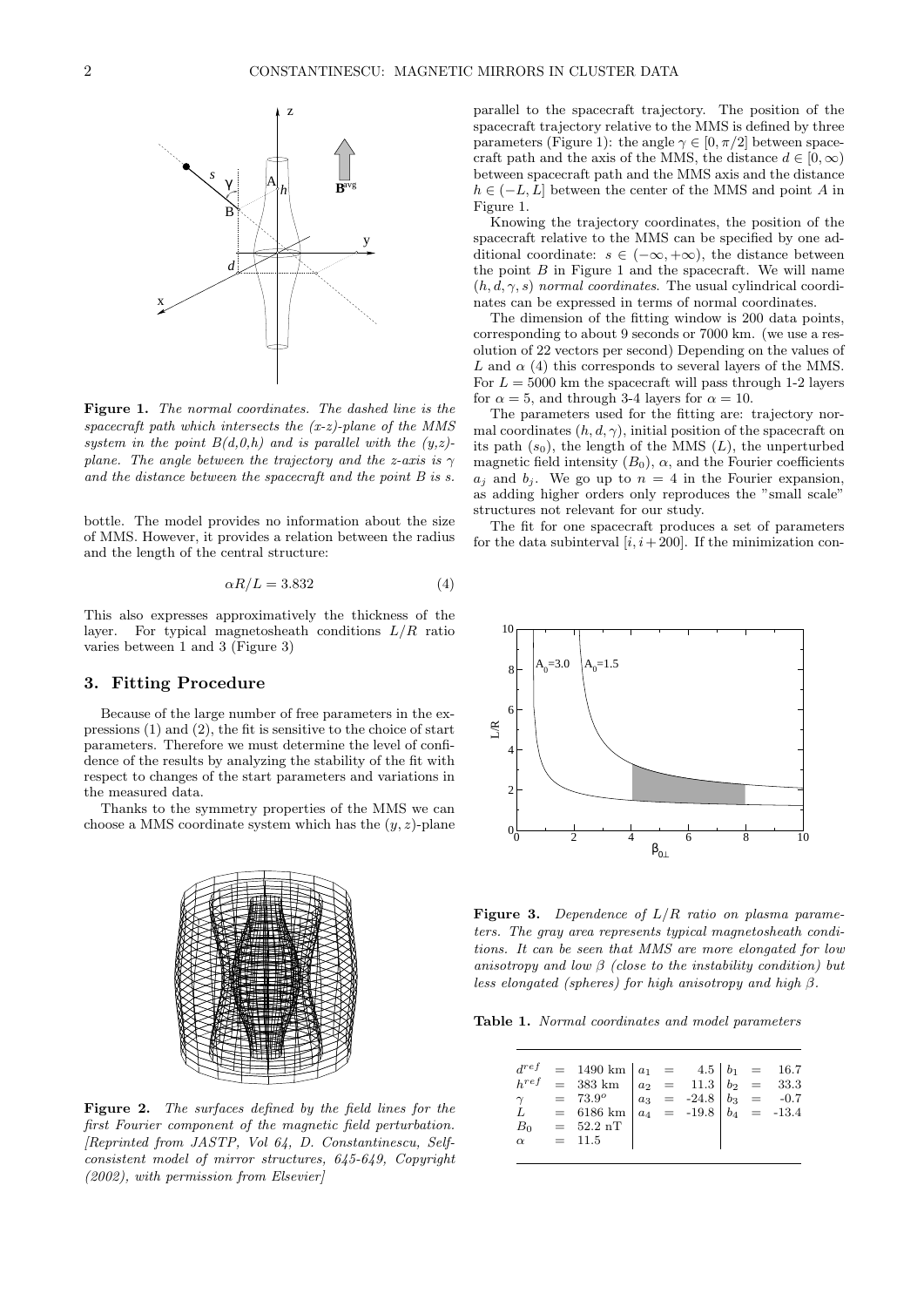verges and the parameters have reasonable (physical) values, they are used as start parameters for the next data subinterval  $[i + n, i + n + 200]$ . Otherwise the default values will be used. We usually take  $n = 2$  (99% overlapping intervals).

After scanning the whole data interval we will have about 3000 sets of parameters (one set for each subinterval). These can be inspected representing the parameters versus the number  $(i)$  of the data subintervals which have produced them.

For a successful scan we expect to see the parameters grouped close to each other for each region where a MMS was present in the data. All parameters but s should be grouped around constant values corresponding to their average values, so the shapes of their groups should suggest horizontal lines. The s groups should reflect the motion of the spacecraft on its path. The s groups should also be linear but with the same positive slope. These characteristics have been observed though, due to the large number of free parameters involved in the minimization, we cannot have complete confidence in these results. One way to check the quality of the fit is to use the resulting parameters to calculate the magnetic field predicted by the model at the locations of the other three spacecraft and compare the result with the data.

#### 4. Multi-spacecraft fit

Having found a MMS by fitting the data from one spacecraft, we can calculate the normal coordinates for the other (witness) spacecraft and propagate the model magnetic field to their locations. By comparing the predicted magnetic field with the magnetic field measured by the witness spacecraft, the quality of the fit can be tested.



Figure 4. Measured (solid lines) and model (dashed lines) magnetic field intensity for the four Cluster spacecraft. C1 and C2 were participating in the fit, C3 and C4 were witness spacecraft. The vertical solid lines represent the intersection with  $(x, z)$  plane (i.e.  $s = 0$ ) and the vertical dotted lines separates different layers of the MMS

We can use the technique described in section 3 for each of the four Cluster spacecraft. In addition we introduce a model propagation after each successful fit and we compute the correlations between the field that result from the propagation and the measured magnetic field.

Even if we gain more confidence in the fit results by comparing the propagated magnetic field with the measured data, the numerical code is still unstable to small changes in the initial parameters. This is due to the large number of parameters involved. However, this method helps us to select those regions where the probability of MMS presence is high and provides some parameters which can be used for further investigation.

One step further is to simultaneously fit data from  $1 <$  $n \leq 4$  spacecraft making use of the normal coordinates introduced in section 3. For one of the  $n$  satellites which participate in the fit, designated as the "reference spacecraft" we choose some starting guess parameters and calculate the starting normal coordinates for the other  $n-1$  spacecraft. Knowing the normal coordinates we simultaneously fit the



Figure 5. The projections of the spacecraft trajectories in the  $(x-y)$  plane(straight lines) and the magnetic field measured by C1 (gray curve). The circles represent the boundaries between different layers.



Figure 6. The magnetic field lines derived from the model. The straight lines are the projections of the spacecraft trajectories on the  $(x-z)$  plane. The dots are the points where the spacecraft paths intersect the  $(x-z)$  plane.